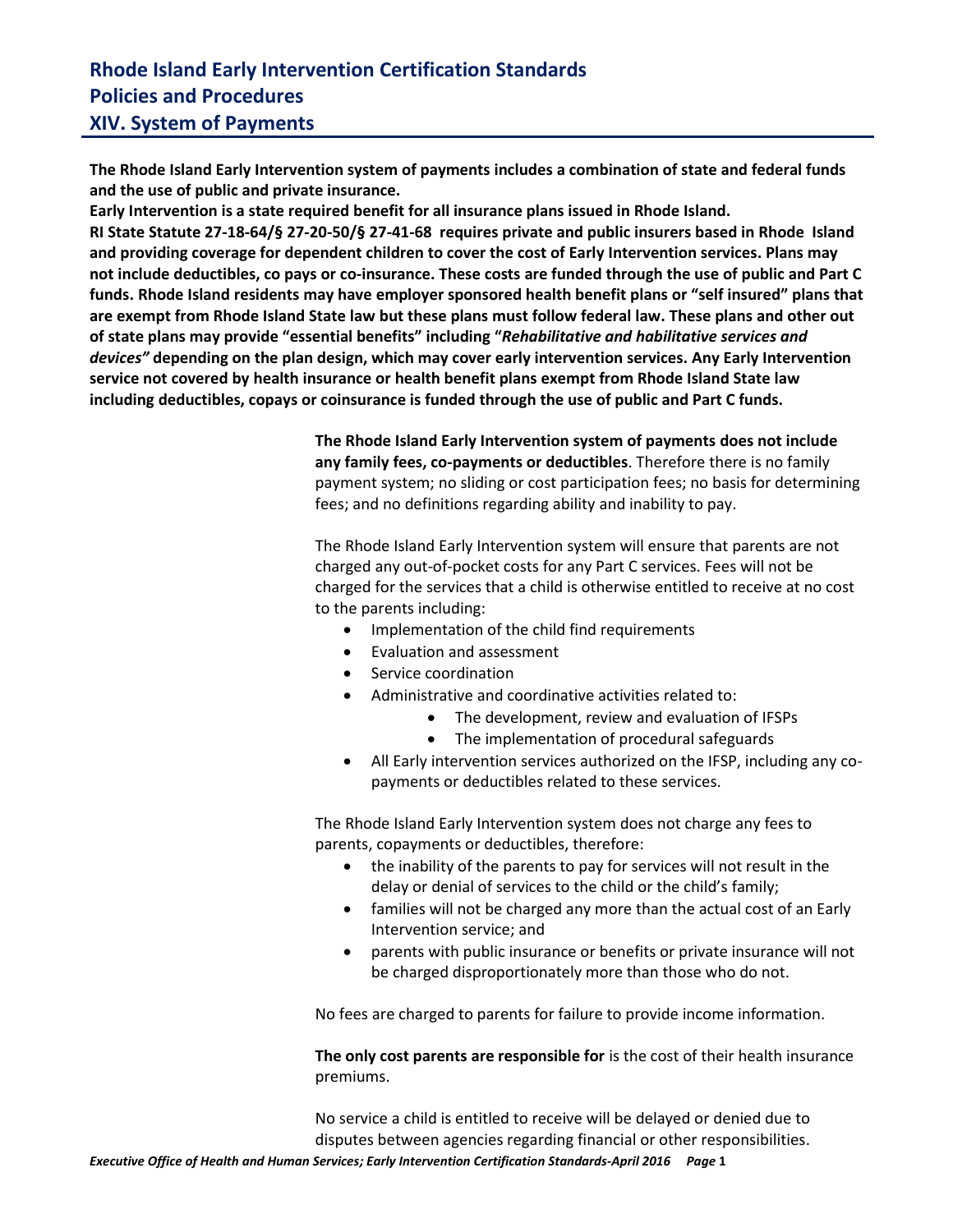All Part C services on the IFSP are available to the child and family whether or not consent to use insurance or Medicaid is required or provided.

#### **Payor of Last Resort**

Part C funds may be used for activities or expenses that are reasonable and necessary for implementing the Rhode Island Early Intervention system including direct Part C services for children and families and the cost of co pays, and deductibles. Part C funds will be used as the payor of last resort and cannot be used to satisfy a financial commitment for services that would otherwise have been paid for from another public or private source. However if necessary to prevent a delay in the timely provision of appropriate Part C services to an infant/toddler or the family, funds may be used to pay the provider of services for services and functions authorized under Part C pending reimbursement from the insurance provider that has ultimate responsibility for the payment.

#### **The use of private insurance to pay for Part C services**

Consent for the use of private insurance is not required because the required specific protections listed below are provided by Rhode Island state statutes governing insurance in Rhode Island. Parents who have insurance plans exempt from RI law are also afforded the required specific protections listed below under Federal law.

### *Protection §303.520(b)2(i)*

*The use of private health insurance to pay for Part C services cannot count towards or result in a loss of benefits due to the annual or lifetime health insurance coverage caps for the infant or toddler with a disability, the parent or the child's family members who are covered under that health policy. §303.520(b)2(i)*

 **Parents with private individual and group insurance policies issued in Rhode Island** are provided this protection by Rhode Island law:

| RI Statute       | Coverage for early intervention service. This law specifies  |
|------------------|--------------------------------------------------------------|
| <i>§27-18-64</i> | I that amounts paid by an insurer for early intervention are |
| <i>§27-20-50</i> | not applied to any annual or lifetime caps.                  |
| <i>§27-41-68</i> |                                                              |

 **Parents with employer sponsored health benefit plans or out of state health plans** are exempt from Rhode Island state law but are provided this protection by federal law:

| <b>Federal Law</b>           | No lifetime or annual limits on essential benefits. |  |  |  |
|------------------------------|-----------------------------------------------------|--|--|--|
| <b>Public Health Service</b> | This law prohibits group health plans and health    |  |  |  |
| 42 USC §300gg-11             | insurance issuers offering group or individual      |  |  |  |
|                              | health insurance coverage from imposing lifetime    |  |  |  |
|                              | or annual limits on the dollar value of health      |  |  |  |
|                              | benefits for essential health benefits. If covered, |  |  |  |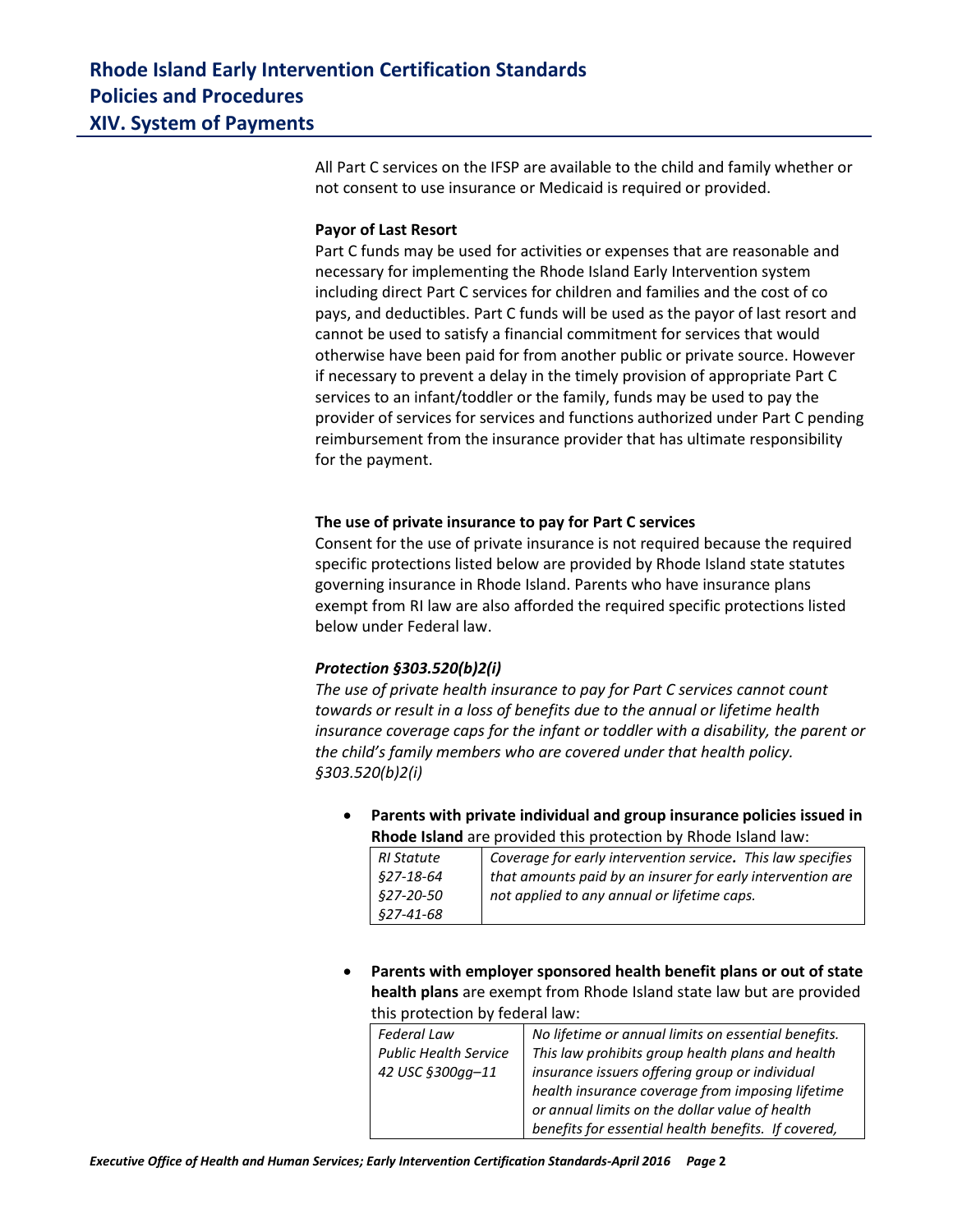# **Rhode Island Early Intervention Certification Standards Policies and Procedures XIV. System of Payments**

*early intervention services would fall under the essential benefit category* "*Rehabilitative and habilitative services and devices".* If early intervention services are not considered a covered benefit in a plan exempt from Rhode Island state law, the service is provided and funded through public or Part C funds.

These laws provide the protection required in §303.520(b)2(i) that the use of private insurance to pay for Part C services will not count towards or result in a loss of benefits due to the annual or lifetime health insurance coverage caps for the infant or toddler with a disability, the parent or the child's family members who are covered under that health policy.

### *Protection* **§303.520(b)2 (ii)**

*The use of private health insurance to pay for Part C services cannot negatively affect the availability of health insurance to the infant or toddler with a disability, the parent, or the child's family members who are covered under that health policy and health insurance may not be discontinued for these individuals due to the use of the health insurance to pay for Part C services.*

 **Parents with private individual and group insurance policies issued in Rhode Island** are provided this protection by Rhode Island law:

| <b>RI</b> Statutes      | Rescission of Coverage-Prohibits loss of insurance            |
|-------------------------|---------------------------------------------------------------|
| \$27-20-58              | coverage for any reason except fraud                          |
| $$27-41-75$             |                                                               |
| $$27-18-72$             |                                                               |
| $$27-18-71$             | Prohibition on preexisting condition exclusions -             |
| $$27-20-57$             | Prohibits an insurer from not providing coverage due          |
| $$27-19-68$             | to health factors                                             |
| $§$ 27-41-81            |                                                               |
| \$27-18.5-4             | Continuation of coverage - Renewability- Coverage is          |
|                         | guaranteed renewable and the insurer can only non             |
|                         | renew or cancel for fraud, or non payment                     |
| § 27-41-14              | HMO prohibited practices- Coverage may not be                 |
|                         | cancelled or non-renewed except for reasons stated in         |
|                         | the rules of the health maintenance organization              |
|                         | <i>applicable to all enrollee, failure to pay premiums or</i> |
|                         | for the other reasons as may be approved by the RI            |
|                         | Director of Business Regulation.                              |
|                         |                                                               |
| <i>§27-18.6&gt;18-4</i> | Prohibiting discrimination. This law prohibits                |
|                         | discrimination and health insurers may not establish          |
|                         | rules for eligibility or continued eligibility based on       |
|                         | health status.                                                |

 **Parents with employer sponsored health benefit plans or out of state health plans** are exempt from Rhode Island state law but are provided this protection by federal Law: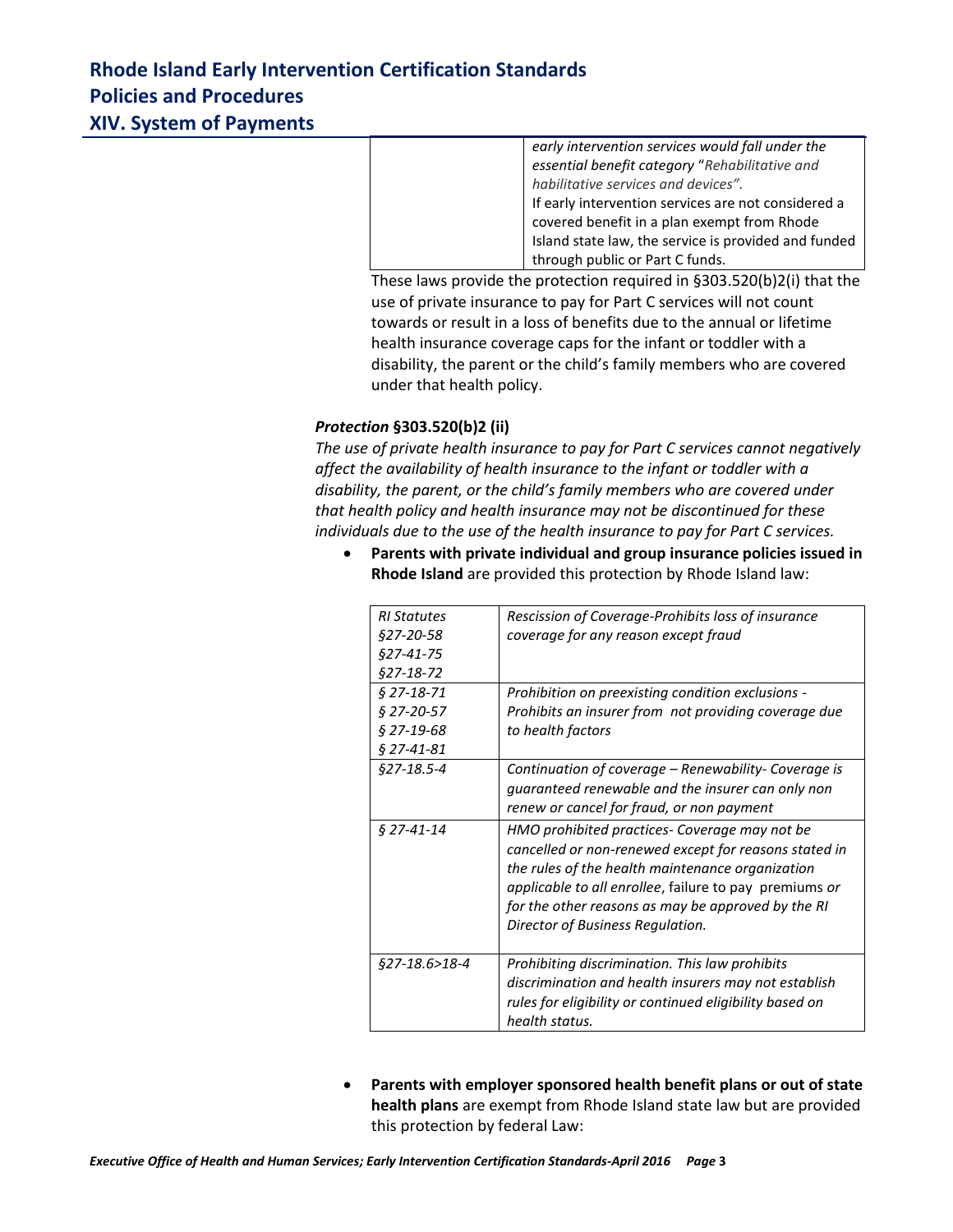# **Rhode Island Early Intervention Certification Standards Policies and Procedures XIV. System of Payments**

| <b>Federal Law</b> | Prohibition on rescissions of health coverage-         |
|--------------------|--------------------------------------------------------|
| 42 §300gg-12       | Prohibits loss of coverage due to any reason except    |
|                    | fraud                                                  |
| 42 §300gg-3        | Prohibition on preexisting conditions exclusions-      |
|                    | Prohibits an insurer for not providing coverage due to |
|                    | health factors                                         |
| 29CFR§2590.702     | Discrimination-Prohibits discrimination based on       |
|                    | health factors(including claims history)               |

These laws provide the protection required in §303.520(b) 2(ii) that the use of private insurance to pay for Part C services cannot negatively affect the availability of health insurance to the infant or toddler with a disability, the parent, or the child's family members who are covered under that health policy and health insurance may not be discontinued for these individuals due to the use of the health insurance to pay for Part C services.

### *Protection* **§303.520(b)2 (iiI)**

*The use of private health insurance to pay for Part C services cannot be the basis for increasing the health insurance premiums of the infant and toddler with a disability, the parent, or the child's family members covered under that health insurance policy.* 

- **Rhode Island** are provided this protection by Rhode Island state law: *RI Statute §27-50>§27-50-5 (small group insurers) Premiums- Premium rates must only be based on sex; age and family composition §27-18.6-4 (large group) Prohibiting Discrimination- Rates for premiums for one person cannot be more than another based on health related status. § 42-14.5-1 Establishes a Health Insurance Commissioner "to protect the interests of consumers"- Regulation 17 of that office requires the filing, review, and approval of rating formulas and rates*
- **Parents with private individual and group insurance policies issued in**

 **Parents with employer sponsored health benefit plans or out of state health plans** are exempt from Rhode Island state law but are provided this protection by federal law:

*for all insurers in the state*

| <b>Federal Law</b><br>29CFR2§590.702 | Discrimination-Premiums for one person<br>cannot be higher than another based on<br>health factors |
|--------------------------------------|----------------------------------------------------------------------------------------------------|
| 42§ 300gg                            | Fair health insurance premiums-<br>Specifies insurance premiums must be                            |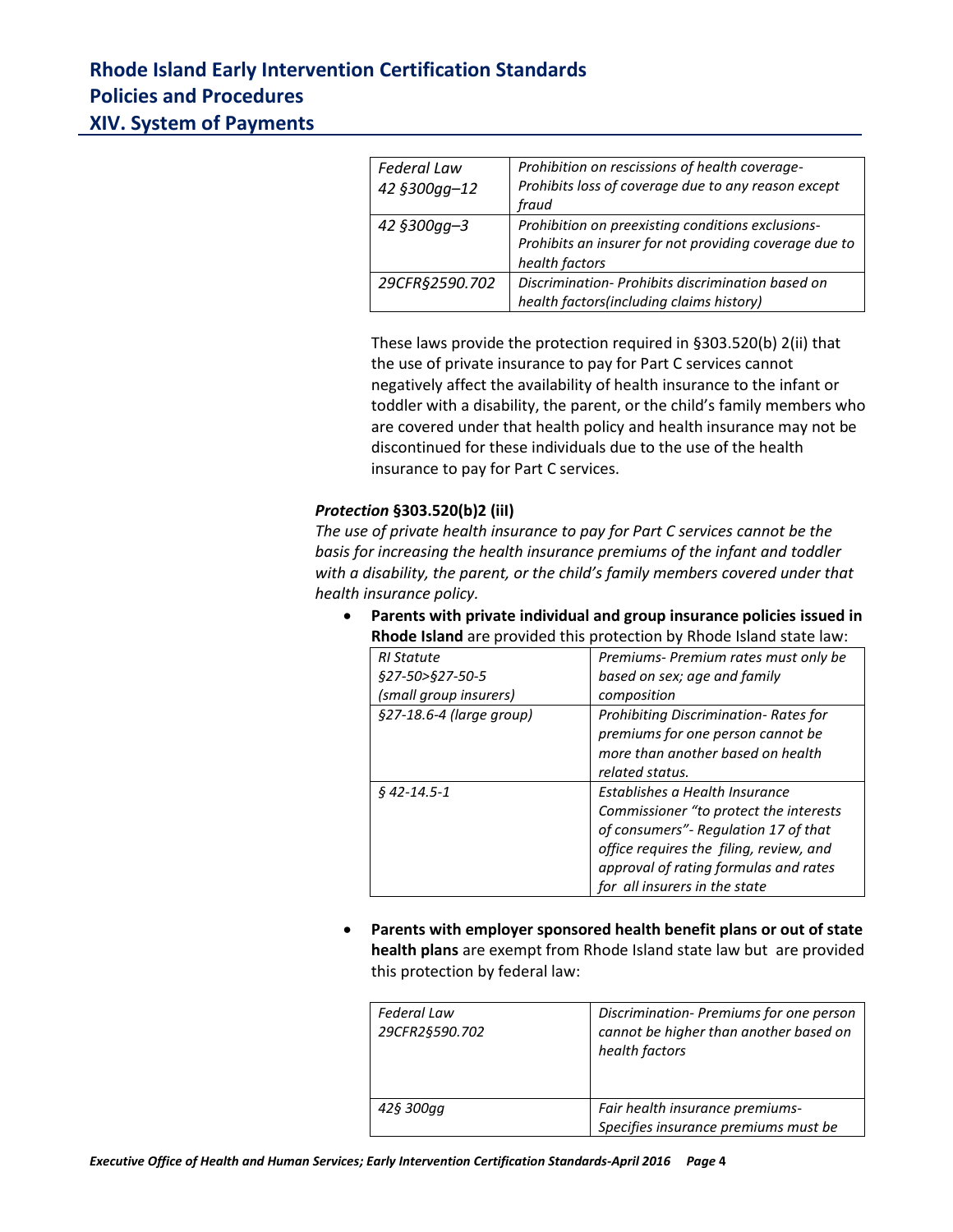| only based on family size, age, rating<br>area and tobacco use (for individual and |
|------------------------------------------------------------------------------------|
| small groups).                                                                     |

These laws provide the protection required in §303.520(b)2(iii) that the use of private insurance to pay for Part C services cannot be the basis for increasing the health insurance premiums of the infant and toddler with a disability, the parent, or the child's family members covered under that health insurance policy.

**Note: In Rhode Island the specific protection requirements above are met and consent for use of private insurance is not required. Notification prior to the initial use of the parent's private insurance is required as well as consent to release personally identifiable information for billing purposes. Consent to release personally identifiable information can be revoked at any time without the risk of losing Early Intervention services.**

## **The use of public benefits or public insurance to pay for Part C services – Medicaid/RIteCare**

The use of public benefits or public insurance is allowed to pay for Part C services, however the following provisions must be followed:

- Parents are not required to sign up or enroll in a public benefits or public insurance program as a condition for their child to receive Part C services.
- Parental notification must be provided prior to using public benefits or public insurance of a child or parent if that child or parent is enrolled in a public benefits or public insurance program. Parental notification must include the following:
	- A statement that in Rhode Island when using public insurance, parents have no out-of-pocket costs except for insurance premiums. Co-pays, co-insurance and deductibles are not charged to parents.
	- Consent for disclosure of personally identifiable information to bill public insurance is not required because EOHHS administers both Part C and Medicaid.
	- A statement that parents, who have both private insurance and public insurance, state Medicaid regulation require the use of private insurance as the primary insurance . In Rhode Island consent is not required to bill private insurance because of specific protections provided in state statute and federal law however notification prior to the initial use of the parent's private insurance is required as well as consent to release personally identifiable information for billing purposes. (For parents with public insurance, consent to release personally identifiable information was provided upon enrollment in Medicaid.) Consent to release personally identifiable